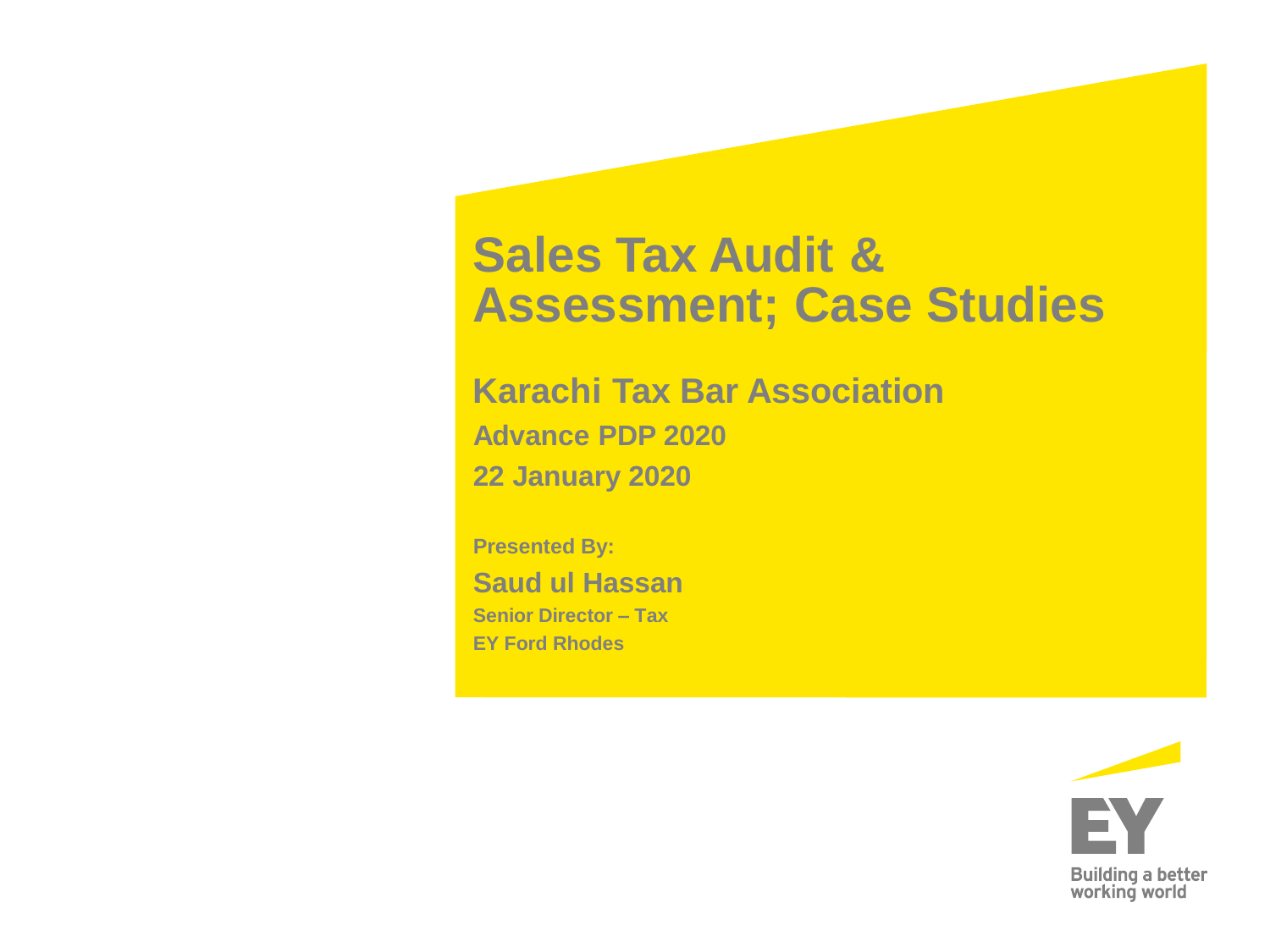## **Sale Tax Audit Under**

# **The Sales Tax Act 1990 (the ST Act)**

## **And**

## **The Sindh Sales Tax on Services Act 2011 (the SST Act)**

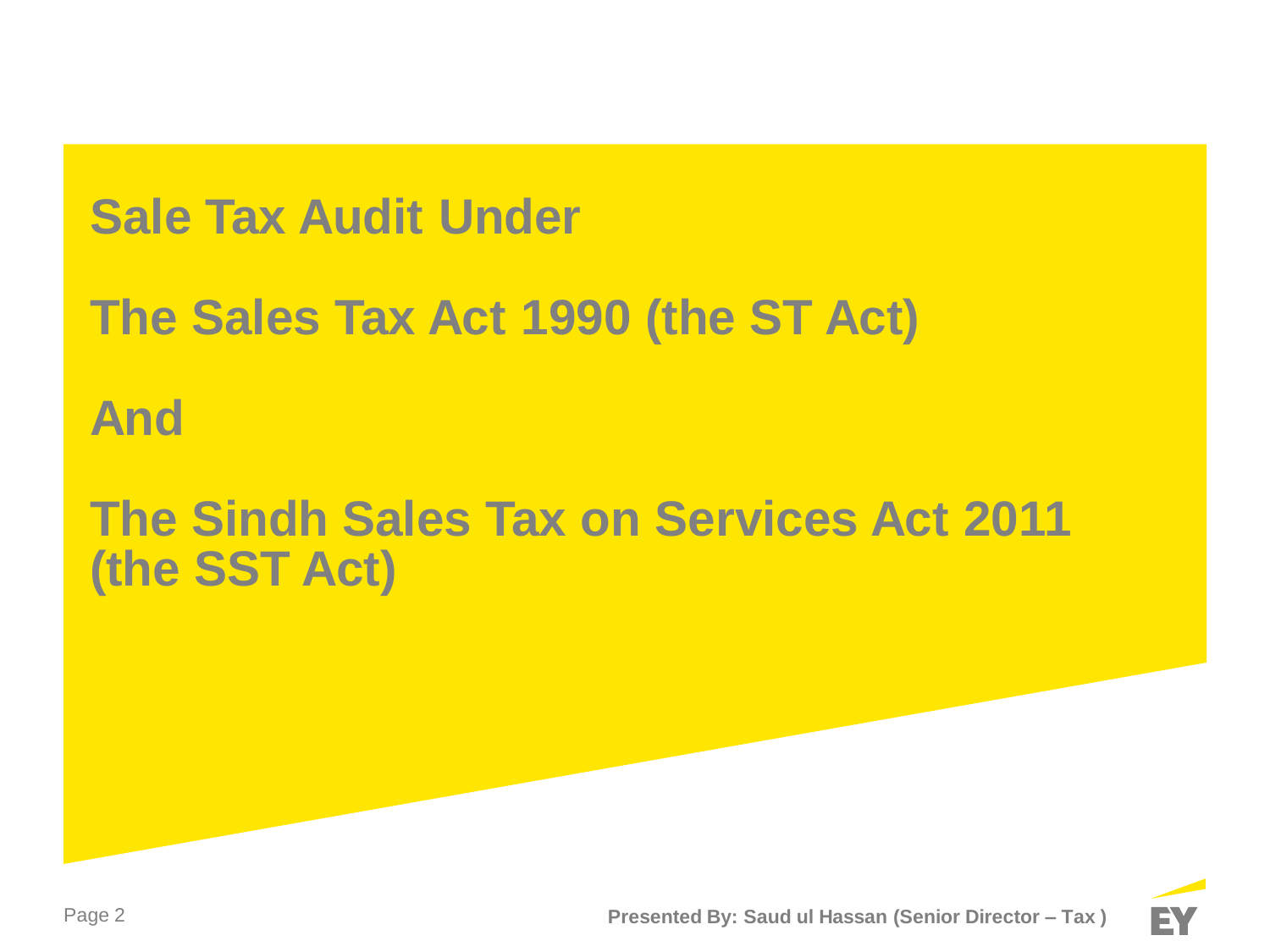### **Sale Tax Audit Selection and Conduct of Audit**

| ST Act - Section 25 and 72B                                                                                                                                                                    |  | <b>SST Act - Section 28</b>                                                                     |
|------------------------------------------------------------------------------------------------------------------------------------------------------------------------------------------------|--|-------------------------------------------------------------------------------------------------|
| Section 72B authorizes the Federal Board<br>of Revenue (FBR) for selection of persons<br>or classes of persons for sales tax audit<br>through random or parametric balloting.                  |  | Based on return filed by a<br>registered person or record<br>available to SRB, an office        |
| Section 25 empowers the Commissioner<br>Inland Revenue (CIR) to call records by a<br>person required maintain records under<br>the ST Act for audit.                                           |  | not below rank of Auditor<br><b>SRB may select and conduct</b><br>audit of a registered person. |
| Audit shall be conducted u/s 25 in both<br>scenarios by an officer not below the rank<br>of Assistant Commissioner.                                                                            |  |                                                                                                 |
| Special audit panel u/s 32A                                                                                                                                                                    |  | Special audit panel u/s 29                                                                      |
| These provisions do not require to provide basis for audit selection.<br>However, the Courts in various judgment held that reasonable justification<br>should be provided for audit selection. |  |                                                                                                 |

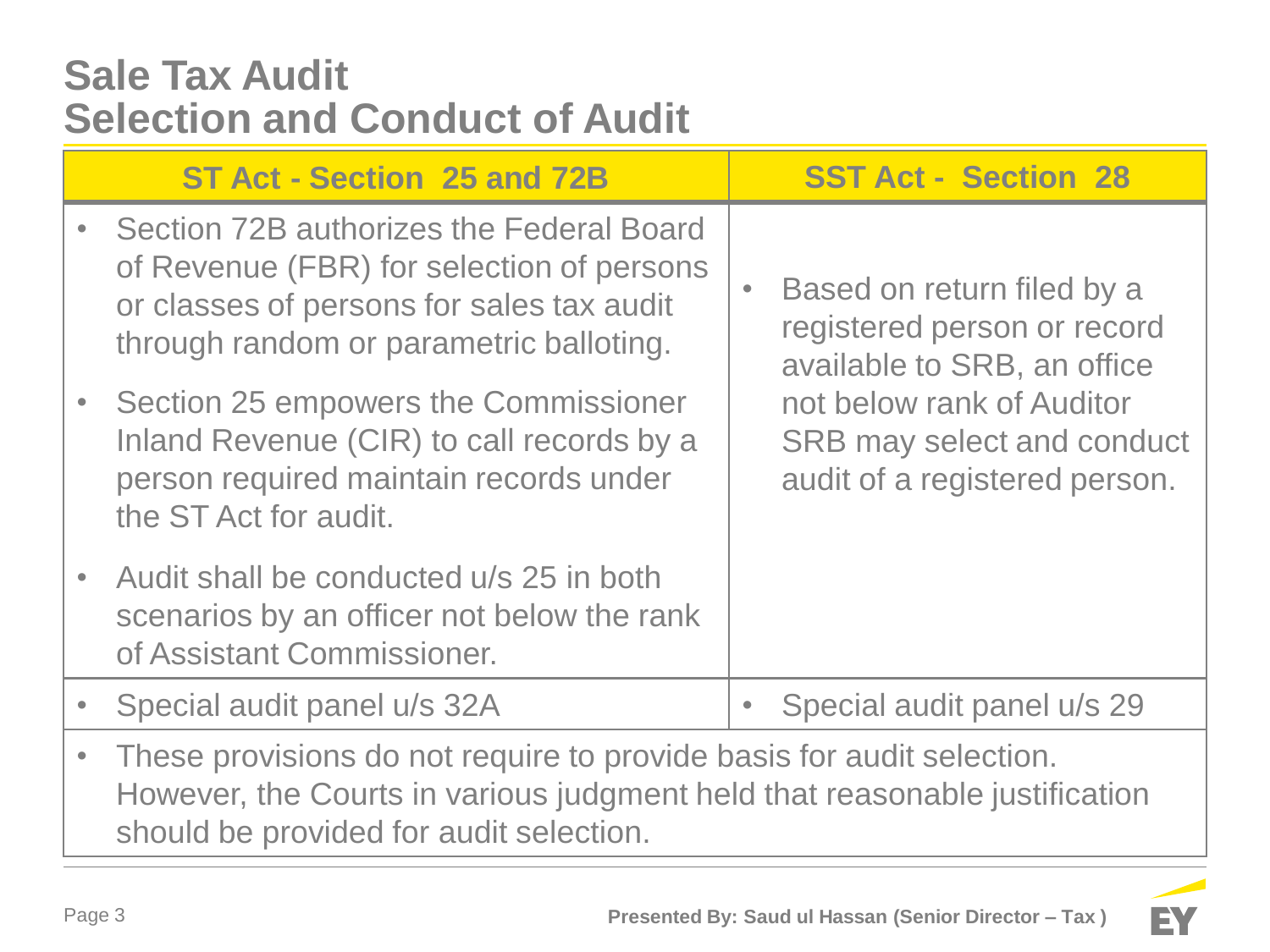### **Sale Tax Audit Selection and Conduct of Audit – cont…**

| ST Act - Section 25 and 72B                                                                                                                                                                                                        | <b>SST Act - Section 28</b>                                                                                                                                                                                                  |
|------------------------------------------------------------------------------------------------------------------------------------------------------------------------------------------------------------------------------------|------------------------------------------------------------------------------------------------------------------------------------------------------------------------------------------------------------------------------|
| Procedure for conduct of audit laid<br>down in Para 39 of STGO No. 3 of<br>2004, dated 12 June 2004                                                                                                                                | Procedure defined<br>Taxpayer may file response against<br>$\bar{ }$<br>audit observation within 21 day<br>Audit report shall be sent to<br>$\overline{a}$<br>assessing officer                                              |
| Audit may be conducted once a year                                                                                                                                                                                                 | Audit may be conducted once a year                                                                                                                                                                                           |
| Where CIR has information or<br>sufficient evidence of conduct of tax<br>fraud or evasion of tax, he may<br>conduct investigation u/s 38 and allow<br>an authorized office to access<br>business premises, stocks, records,<br>etc | <b>Where Commissioner SRB has</b><br>information of conduct of tax fraud or<br>evasion of tax, he may conduct<br>investigation u/s 51 and allow an<br>authorized office to access business<br>premises, stocks, records, etc |
| After audit assessment proceeding<br>may conduct u/s 11                                                                                                                                                                            | After audit assessment proceeding<br>may conduct u/s 23                                                                                                                                                                      |

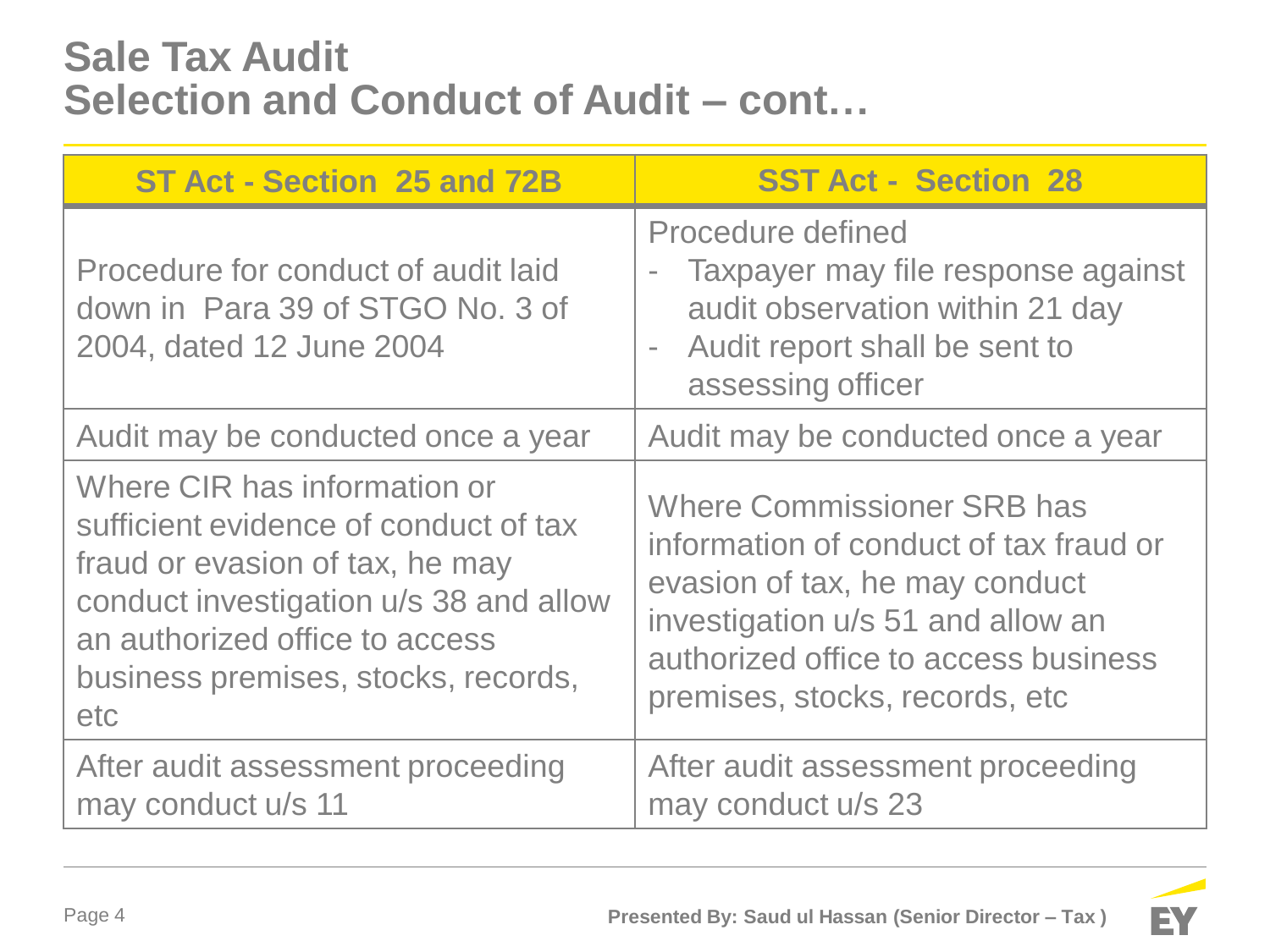### **Sale Tax Audit Selection and Conduct of Audit – cont…**

### **Practical Aspects**

- $\triangleright$  LHC held that parameter for audit selection should be reasonable and separate for income tax, sales tax and federal excise laws.
- $\triangleright$  Certain taxpayers challenged CIR's power to select case for audit u/s 25 in presence of Section 72B. LHC and SHC held that the CIR has independent power to select for audit, under Section 25, in presence of FBR's power u/s 72B.
- $\triangleright$  An explanation in Section 25 is also inserted which provides that power of CIR and FBR for investigation and access to record u/s 25 is independent of Section 72B.
- $\triangleright$  Since ST Act does not provide concept of tax year therefore, audit policy usually states that sales tax period will be corresponding to accounting period adopted for income tax for relevant tax year.
- $\triangleright$  Auditor can only asked for records required to be maintain under section 22 of the ST Act and 27 of the SST Act.

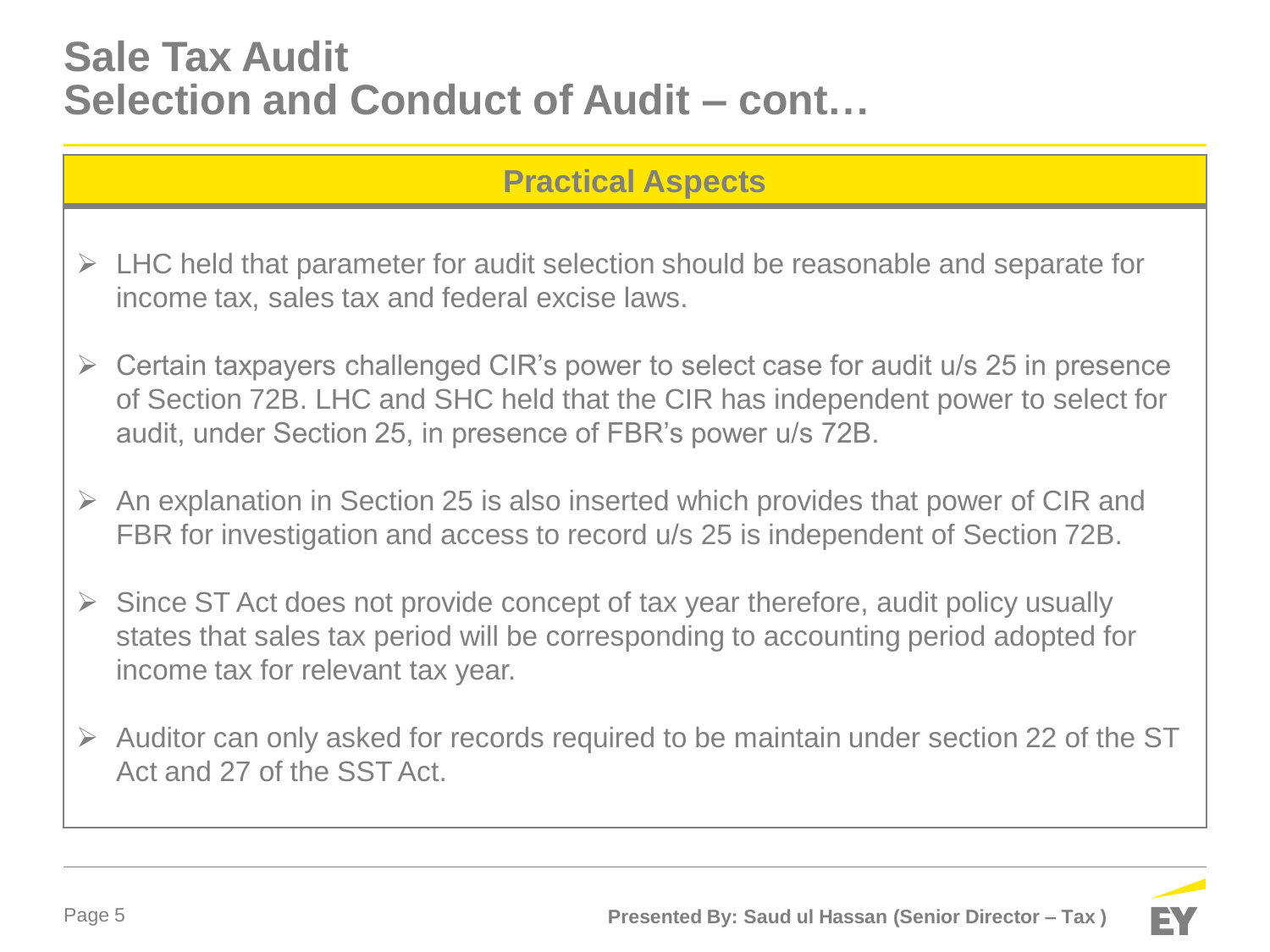# **Assessment Under**

# **The ST Act and The SST Act**

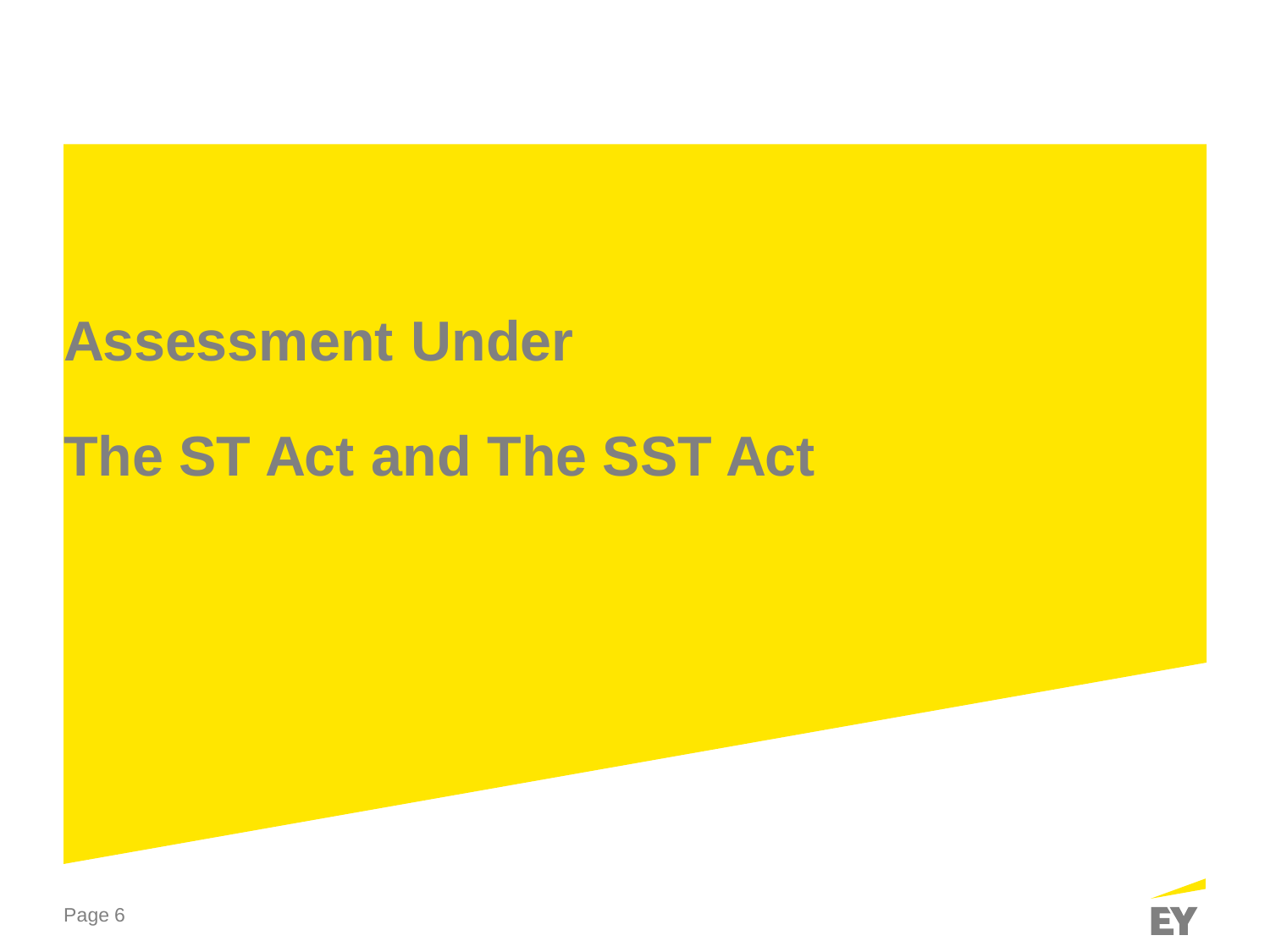### **Assessment Proceedings**

|                             | <b>Section 11 of ST Act</b>                                                                 | <b>Section 23 of SST Act</b>                                                                                                                          |
|-----------------------------|---------------------------------------------------------------------------------------------|-------------------------------------------------------------------------------------------------------------------------------------------------------|
| $\mathcal{L}_{\mathcal{A}}$ | Sub-Section (1) where a person<br>fails to file returns.                                    |                                                                                                                                                       |
|                             | Sub-Section (2) where person not<br>pays tax due or claims inadmissible<br>input or refund  | Sub-Section (1) where AC-SRB is of<br>the opinion that a registered person<br>not paid tax due or made short                                          |
|                             | Sub-Section (3) where person is<br>involved in tax fraud                                    | payment of tax<br>Sub-Section (2) where a a person<br>fails to file return or furnish information<br>then AC-SRB may make best<br>judgment assessment |
| $\mathcal{L}_{\mathcal{A}}$ | Sub-Section (4) where person<br>either inadvertently or<br>misconstruction fails to pay tax |                                                                                                                                                       |
| $\mathcal{L}_{\mathcal{A}}$ | Sub-Section (4A) for recovery short<br>withholding of sales tax.                            |                                                                                                                                                       |

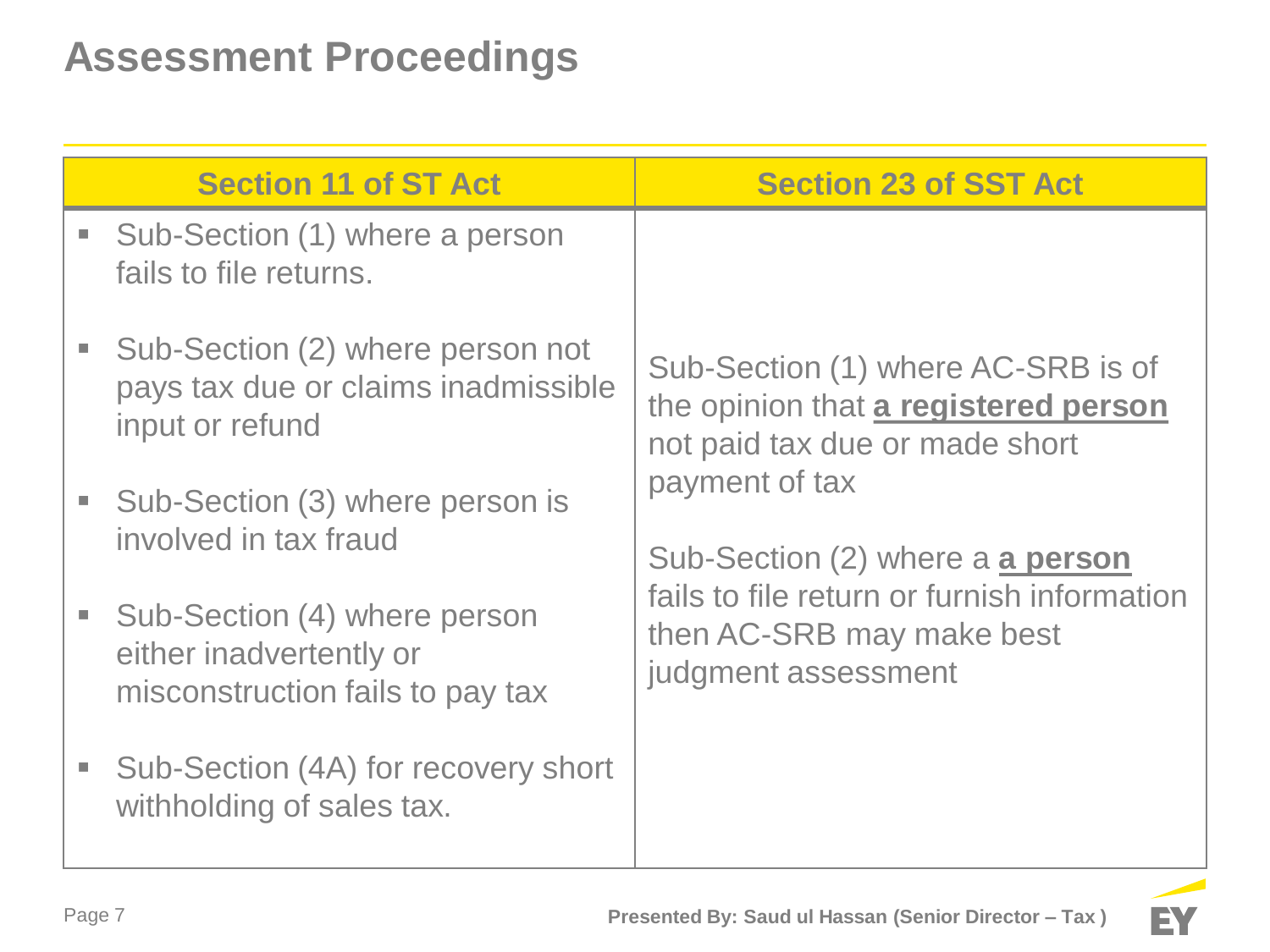### **Assessment Proceedings – cont…**

| ST Act - Section 11(2)                                                                        | <b>SST Act - Section 23</b>                                                                                                                                                       |
|-----------------------------------------------------------------------------------------------|-----------------------------------------------------------------------------------------------------------------------------------------------------------------------------------|
| No order shall be passed unless a                                                             | No order shall be passed unless a                                                                                                                                                 |
| show cause notice is given                                                                    | show cause notice is given                                                                                                                                                        |
| Assessment order should be passed                                                             | Assessment order should be passed                                                                                                                                                 |
| within 120 days from date of                                                                  | within 180 days from date of                                                                                                                                                      |
| showcause, however, CIR may extend                                                            | showcause however, Assistant                                                                                                                                                      |
| further <b>90 days</b> (excluding extension                                                   | <b>Commissioner</b> may extend further 60                                                                                                                                         |
| period upto 60 days requested by                                                              | days (excluding extension requested                                                                                                                                               |
| taxpayer)                                                                                     | by taxpayer)                                                                                                                                                                      |
| Time barred - a showcause notice<br>should be issued within 5 years from<br>the relevant date | Time barred for - a showcause notice<br>should be issued within 8 years from<br>the end of the tax period<br>(changed from 5 years to 8 years<br>vide the Sindh Finance Act 2016) |

Any change in time limitation would be applicable for subsequent tax periods in view of *judgment of Supreme Court of Pakistan in case of Eli Lilly (2009 PTD 1392) and Eden Builders Limited (2018 PTD 1474) and* 

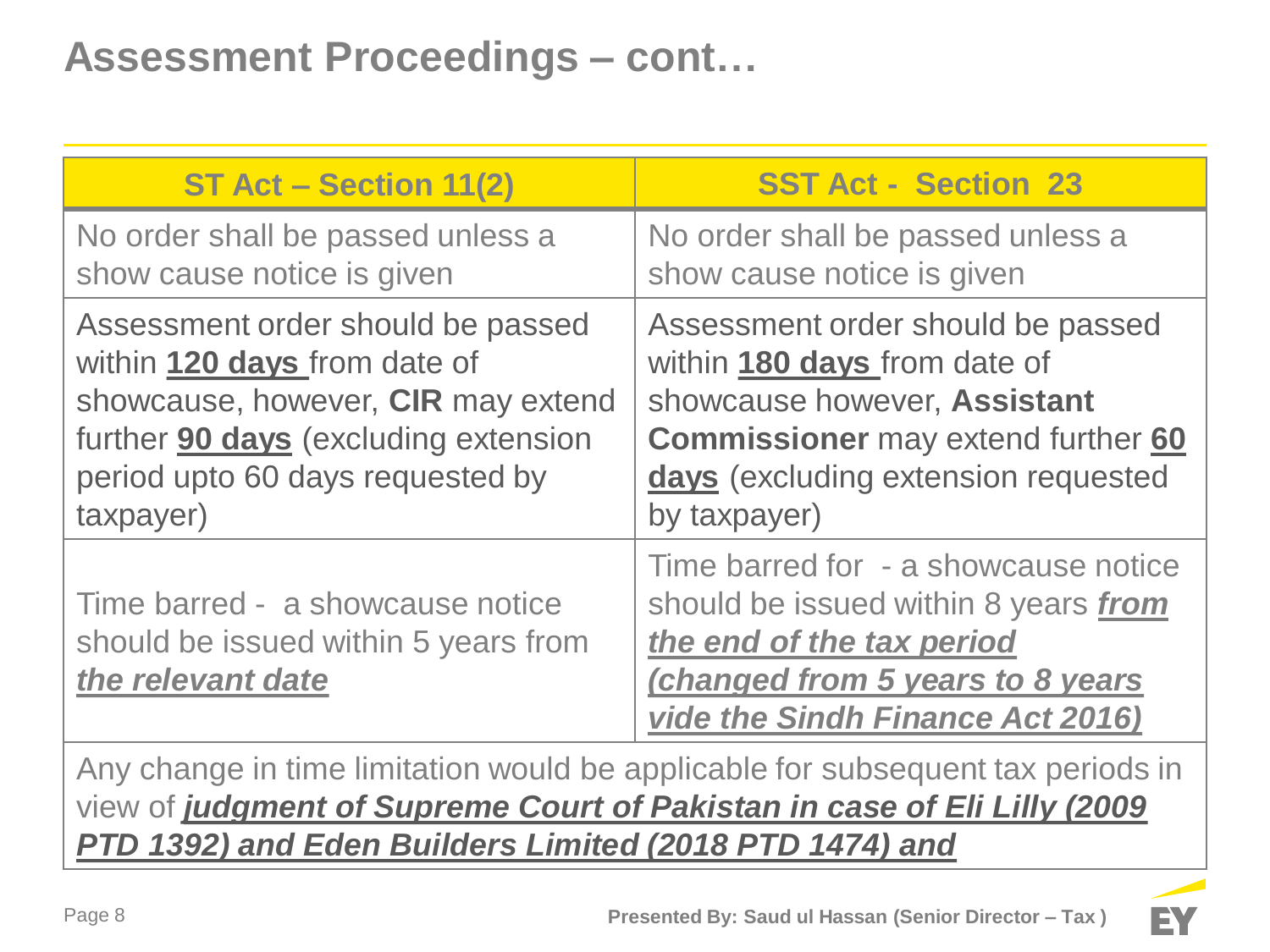### **Assessment Proceedings – cont…**

### **Practical Aspects**

- $\triangleright$  Powers of assessment u/s 11 delegates by the FBR to Commissioners u/s 30 can not be further delegated to sub-ordinate officer by CIR. Matter decided by IHC in reported judgment 2016 PTD 2332 and LHC in reported judgment of 2018 PTCL 182 and 2018 PTCL 199.
- $\triangleright$  Officer is required to mention relevant section for assessment proceedings otherwise courts including AT-SRB (in case of Burj Bank) has annulled whole proceedings.
- $\triangleright$  LHC held that show-cause should not be used to commence roving and fishing inquiries
- Charges must be imposed by the clear and unambiguous language and vague and ambiguous notice are not warranted. Refer judgment 1987 SCMR 1840, 1996 SCMR 1470, 2005 PTD 152 and PTCL 2013 CL.243.

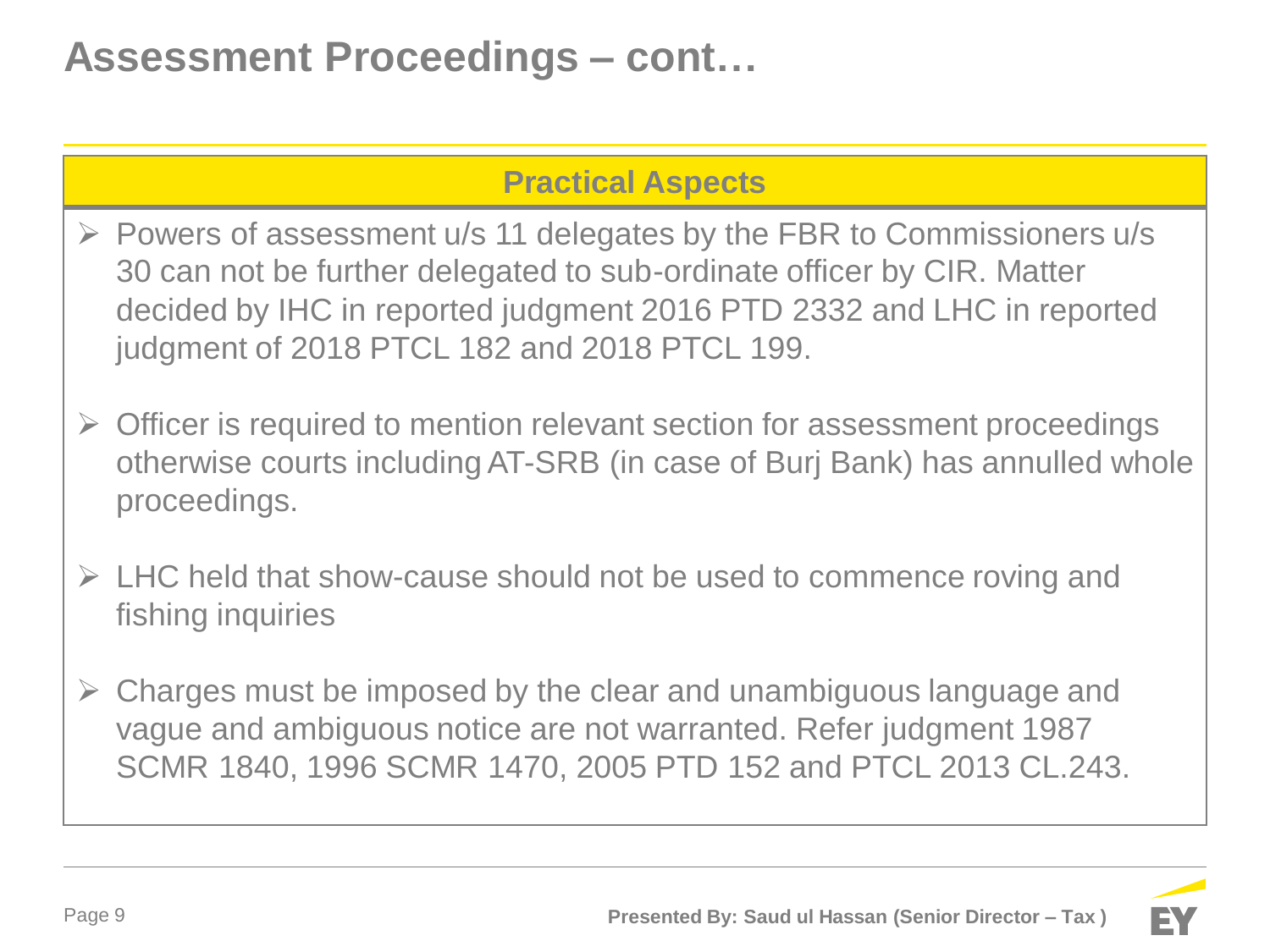### **Assessment Proceedings – cont…**

### **Practical Points**

- $\triangleright$  In case of allegation for tax fraud burden is on the department to establish the allegations with conclusive evidence. Refer judgment 2019 PTD 776.
- If taxpayer fails to file a return, the tax officer is empowered to determine the tax liability of the registered person. Procedure for determination of minimum tax liability described under Sales Tax General Order No.3 of 2004, dated 12 June 2004.

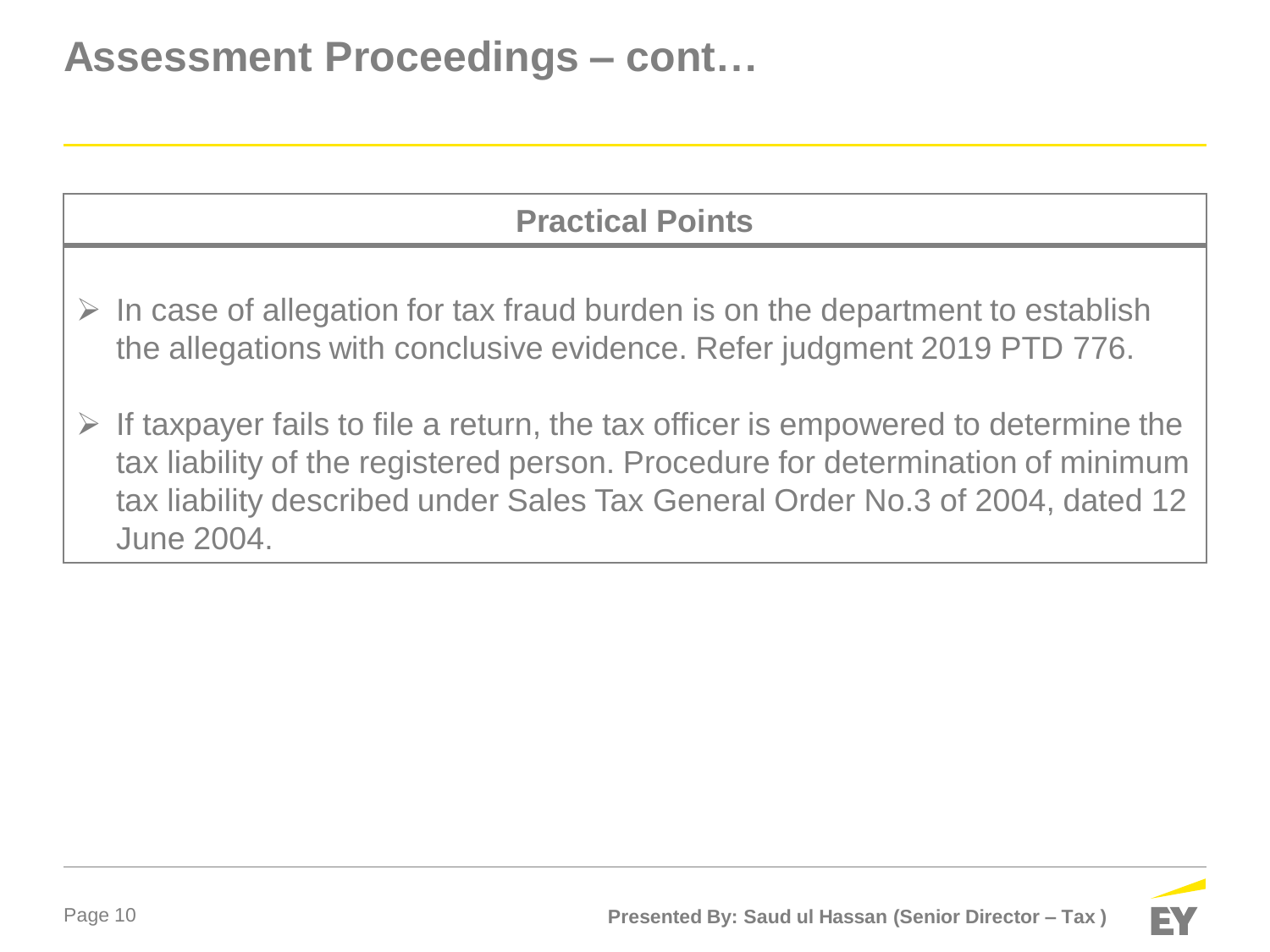# **Assessment of Non or Short Withholding Sales Tax**

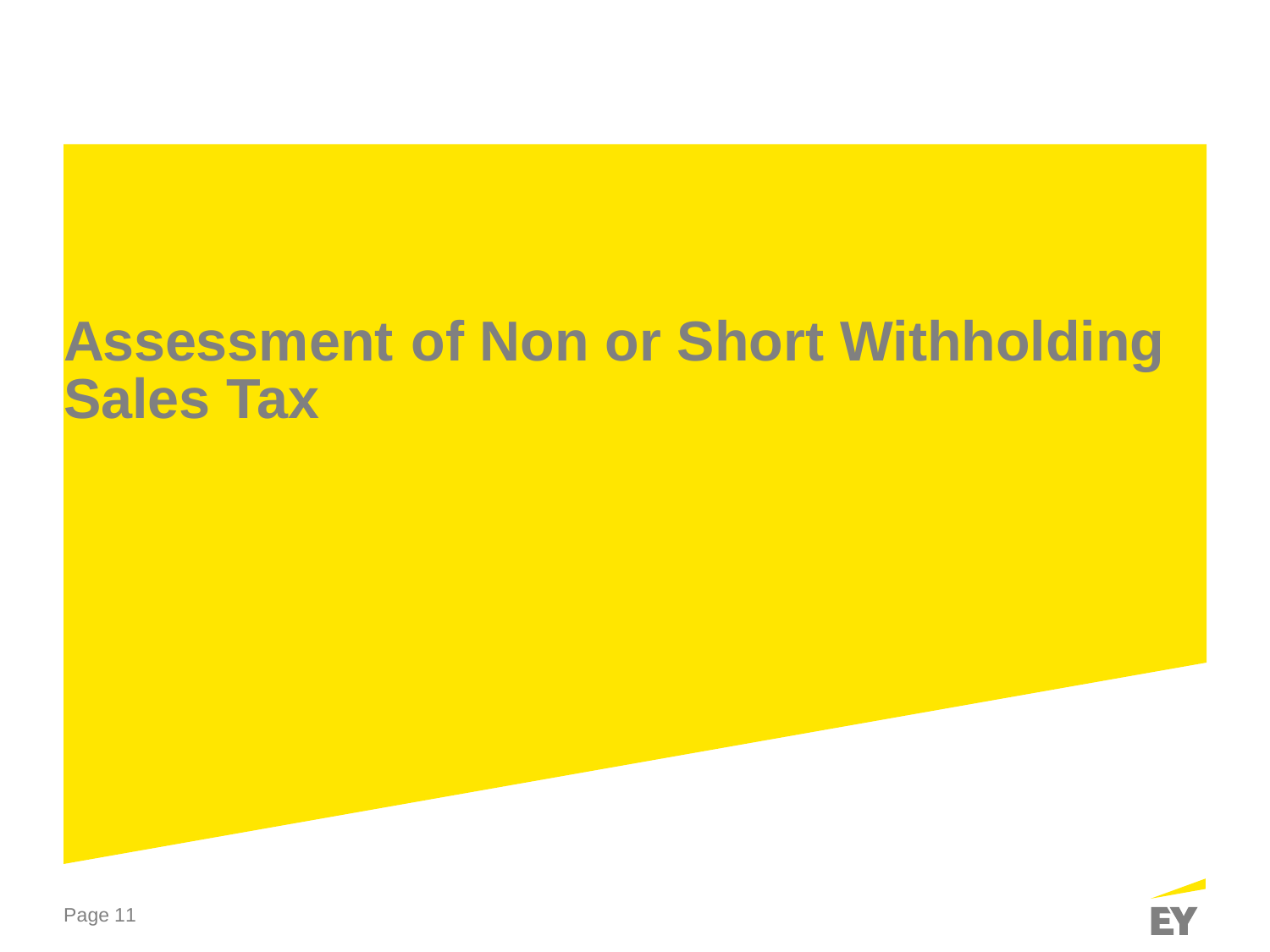## **Recovery of Short Withholding Sales Tax**

| <b>ST Act Sec. 11(4A)</b>                                                                                                                                                 | <b>SST Act Sec. 47(1B)</b>                                                                                                                                                                                                                                                                                                                 |
|---------------------------------------------------------------------------------------------------------------------------------------------------------------------------|--------------------------------------------------------------------------------------------------------------------------------------------------------------------------------------------------------------------------------------------------------------------------------------------------------------------------------------------|
| Through the Finance Act 2016 a new<br>sub section 11(4A) has been inserted<br>for authorizing the tax officers<br>assessed and recover short<br>withholding of sales tax. | Through the Finance Act 2016 a new<br>sub section 47(1B) has been inserted<br>for authorizing the SRB officers to<br>recover short withholding of Sindh<br>sales tax.<br>The Sindh Finance Act 2019 inserted<br>sub-section (3) to the Section 13<br>whereby withholding agent is held<br>responsible for payment of short<br>withholding. |

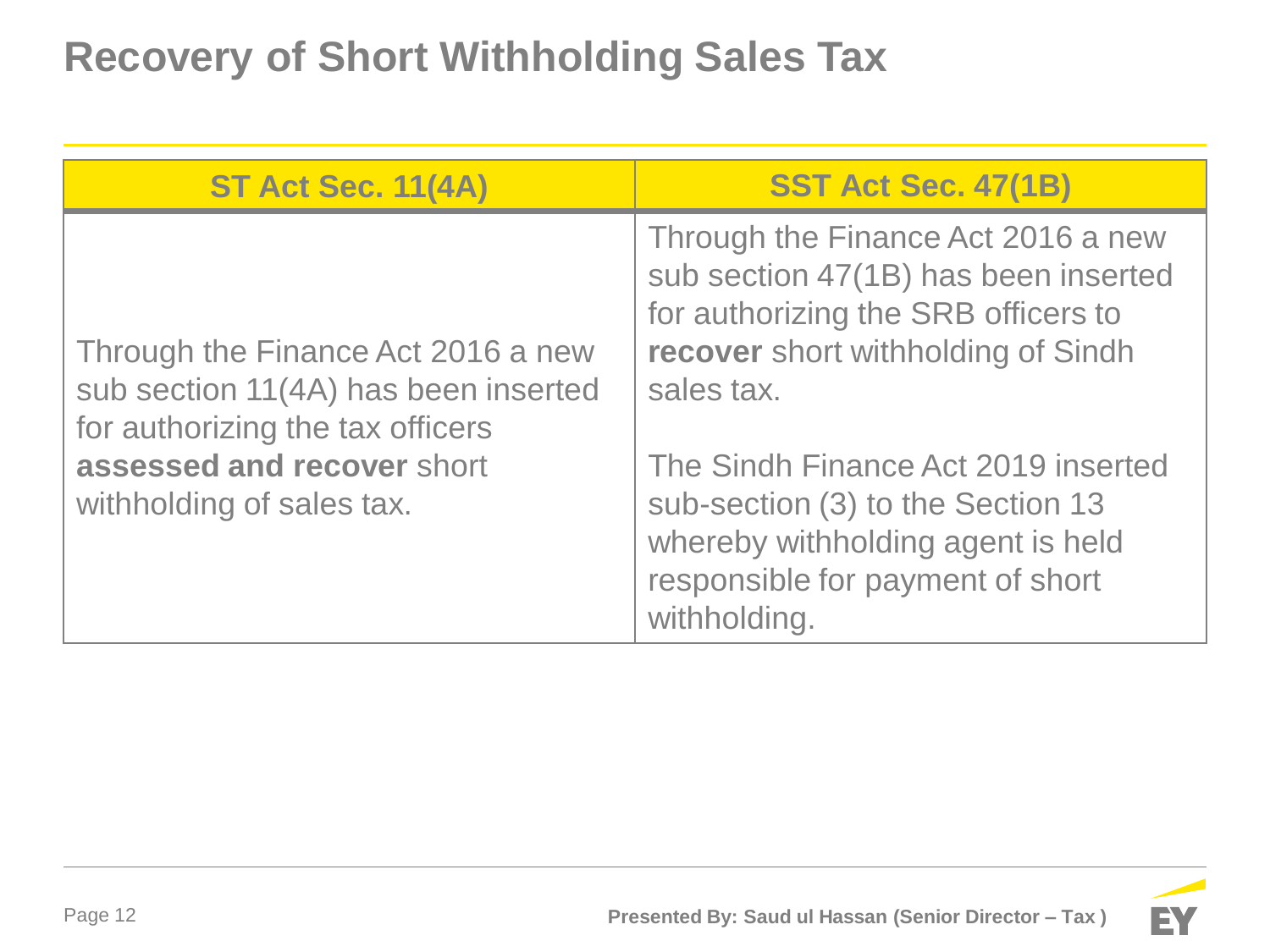## **Recovery of Short Withholding Sales Tax – cont…**

### **Practical Aspects**

- $\triangleright$  Tax Officers are not empowered to recover short withholding of taxes prior to the insertion of Section 11(4A) of ST Act. This principal laid down by ATIR – Lahore Bench (reported as 2018 PTD 850). Similar stance may be taken in recovery proceedings of short withholding of SST.
- In case of short withholding on purchases from registered person, if sales tax is fully paid by supplier then recovery of short withholding would tantamount to double taxation. Refer unreported judgment of ATIR – Lahore Bench in the case of Messrs Mumtaz Engineers (Pvt.) Ltd, Lahore.
- $\triangleright$  In case of recovery of short withholding under SST Act, it may be argued that officer is not empowered to assess short withholding and without assessment proceedings recovery of short withholding is against natural justice.
- $\triangleright$  It is usually observed that officer initiates proceeding for short withholding u/s 11(2) of ST Act. ATIR in case of Mughal Engineering Works (Pvt.) Ltd, Lahore held Section 11(2) could not be invoked for recovery of short withholding.

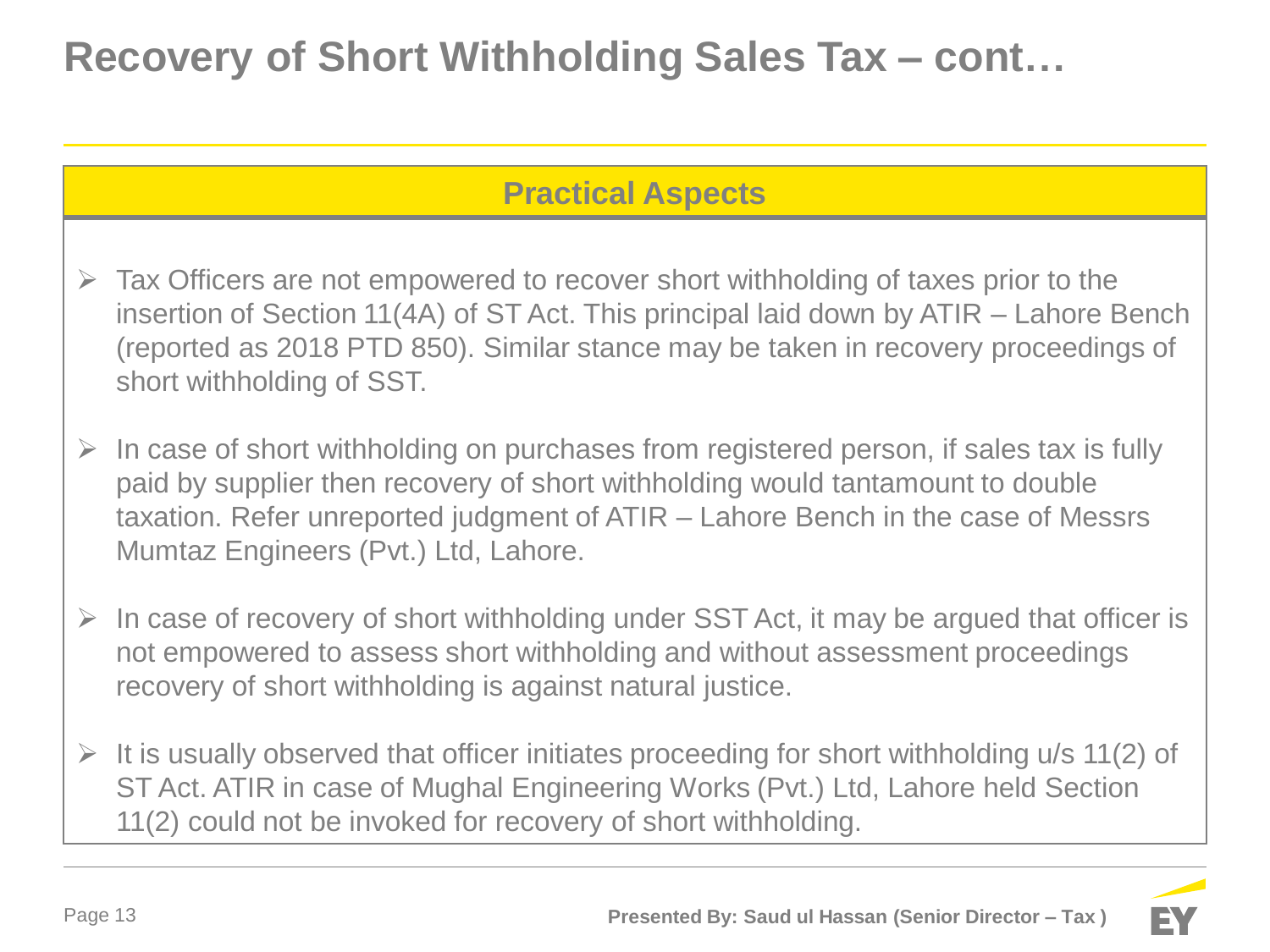# **Questions ?**

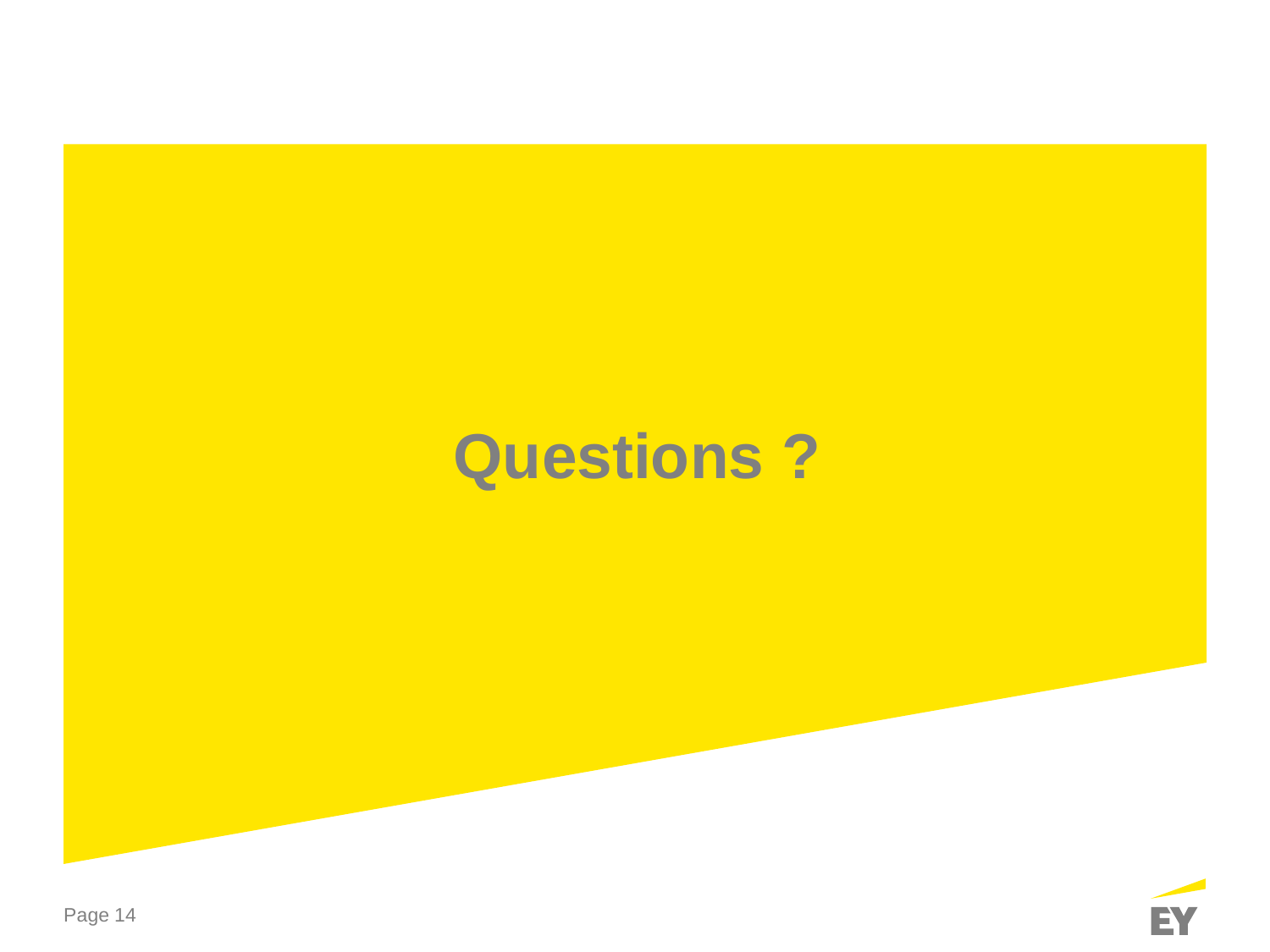#### **EY |** Assurance | Tax | Transactions | Advisory

#### **About EY**

EY is a global leader in assurance, tax, transaction and advisory services. The insights and quality services we deliver help build trust and confidence in the capital markets and in economies the world over. We develop outstanding leaders who team to deliver on our promises to all of our stakeholders. In so doing, we play a critical role in building a better working world for our people, for our clients and for our communities.

EY refers to the global organization, and may refer to one or more, of the member firms of Ernst & Young Global Limited, each of which is a separate legal entity. Ernst & Young Global Limited, a UK company limited by guarantee, does not provide services to clients. For more information about our organization, please visit ey.com.

The MENA practice of EY has been operating in the region since 1923. For over 90 years, we have grown to over 5,000 people united across 20 offices and 15 countries, sharing the same values and an unwavering commitment to quality. As an organization, we continue to develop outstanding leaders who deliver exceptional services to our clients and who contribute to our communities. We are proud of our accomplishments over the years, reaffirming our position as the largest and most established professional services organization in the region.

© 2020 EYGM Limited. All Rights Reserved.

#### ED None

This material has been prepared for general informational purposes only and is not intended to be relied upon as accounting, tax, or other professional advice. Please refer to your advisors for specific advice.

#### **ey.com/mena**